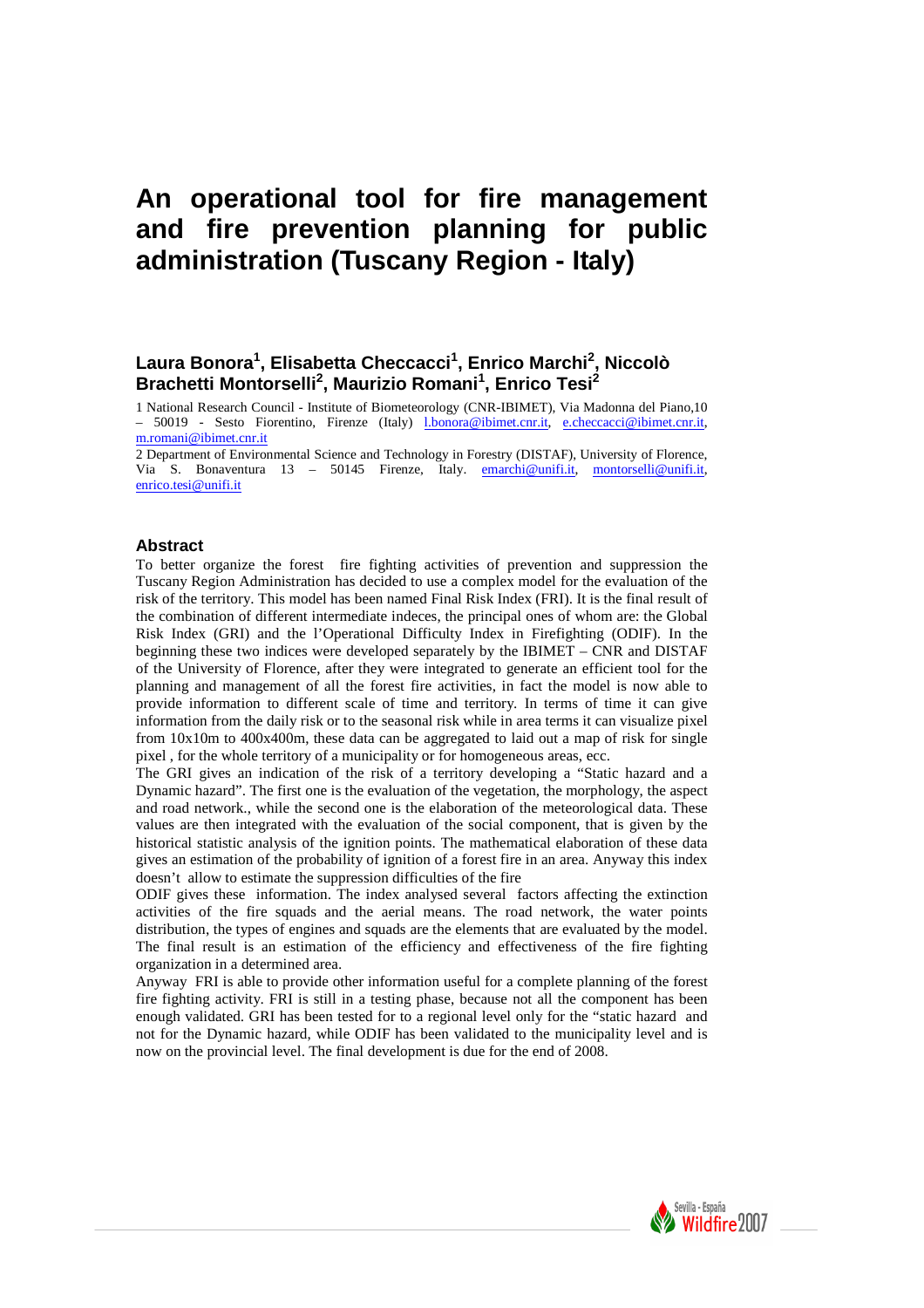# **Introduction**

The law in Italy give the duty to the Regional Administrations of managing the forest fire fighting activities. The law binds to develop some operative plans which has to give indication on the way how prevention and suppression are organized, besides the plans must be integrated with the indices for fire risk, the list of the means (ground and aerial), firebreaks, look out towers, radio network, etc. Al these information are collected in different database often they are not connected in a tool able to give information in real time on the type of fire that is spreading, on the damage that can do and on the best way to put out.

With this work we want to develop an operative tool that, starting from the database used to elaborate the forest fire fighting plans, it was able to show an index easy to consult for the personnel employed in the operative rooms but also for the ones whose job is to planning the prevention activities.

This index called FRI (Final Risk Index) is done by the integration of other two indices that will be described in this article: GRI (Global Risk Index) and l'ODIF Operational Difficulty Index in Firefighting). The final version of FRI will be ready for the end of 2008. So far the GRI has been validated by the Tuscany Region for the "static hazard" while is still on experimental phase the dynamic hazard in which are elaborated the meteorological data in real time. ODIF has been tested at municipality level, while is still on the validation at provincial level. The most difficulties find in the elaboration of the two indices are due to the fact that the territory of Tuscany is morphologically various, in altitude we go from the sea level to 2000m high at the top of the Apennine mountain chain, this variation influenced the forest types, the weather, the winds directions and on the behavior and types of fires. Tuscany compare with other Italian region has forest fires all year round differently from the center- south regions where the fires are in summer and the north regions where the fires are in winter. The months with the most number of ignitions are July, August and March. All these elements needs to be analysed very carefully especially when they must be introduced into the model

# **The structure of the Global Risk Index**

The ignition and spread of a forest fire are strictly connected to many parameters which needs to be analysed simultaneously to evaluate the risk of a territory. This model has been developed taking into account the monitored data by the Tuscany Region, anyway his structure is realized in a way that could be easily integrated with other information if they will be at disposal; for example so far we haven't any data on the types of fuels (dead/alive, dimension, vertical and horizontal distribution, weight/hectares) or about the relative moisture and in part on the direction and intensity of the winds. The model has been developed following in a pyramidal scheme, that is typical even in other index developed to evaluate the fire behaviour and risk of an area (the Canadian Fire Weather Index for example), so the final result is the amount of the different intermediate indexes, each of them with a different weight. We can affirm that the GRI is the integration of two values: the first is the Static Hazard the second the Dynamic hazard. In the schema 1 is shown how this values have been built and elaborated.

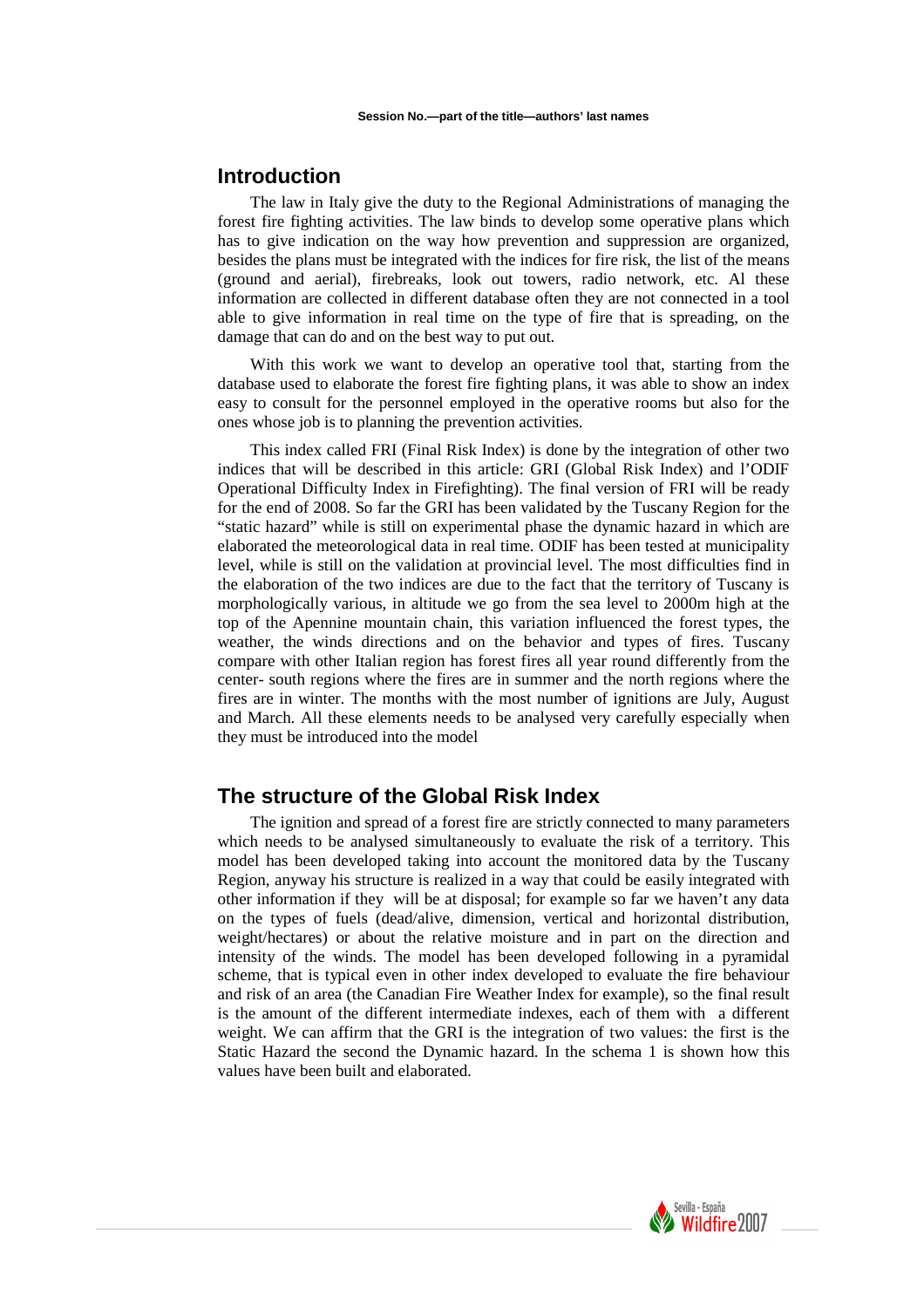

The input data of the model are at the bottom of the diagram and they are:

- DTM (digital terrain model) the data has been elaborated at 90m scale
- The Regional Forest Inventory gives an indication of the principle tree species on a grid of 400m side;
- The Road Network and the Urban Areas are used to evaluate the social component in relationship with the points of ignition;
- The Meteorological parameters are taken from the national or the regional meteorological network ;
- The Forest Fire Database gives the geographical coordinates of the igniton points, the burned surface, the type of forest, the duration, the ground and aereal means, the number of personnell, etc.

### **Static hazard**

In the static hazard all the factors that don't change in time or space or that change very slowly are examinated. To built this index there are two components that have been called: Intinsic Factor and Infrastructural Factor.

The Intrinsic Factor is obtained starting from the analysis of the morphological components of a territory (Morphologic Hazard) such as the Topography (Slope and Aspect), the land use, the vegetation cover (Vegetational Hazard). Is well kwon that aspect is one of the most important factors that influence on fire propagation and on his behaviour while aspect has an influence on the water content of vegetation, on the temperature and on solar radiation

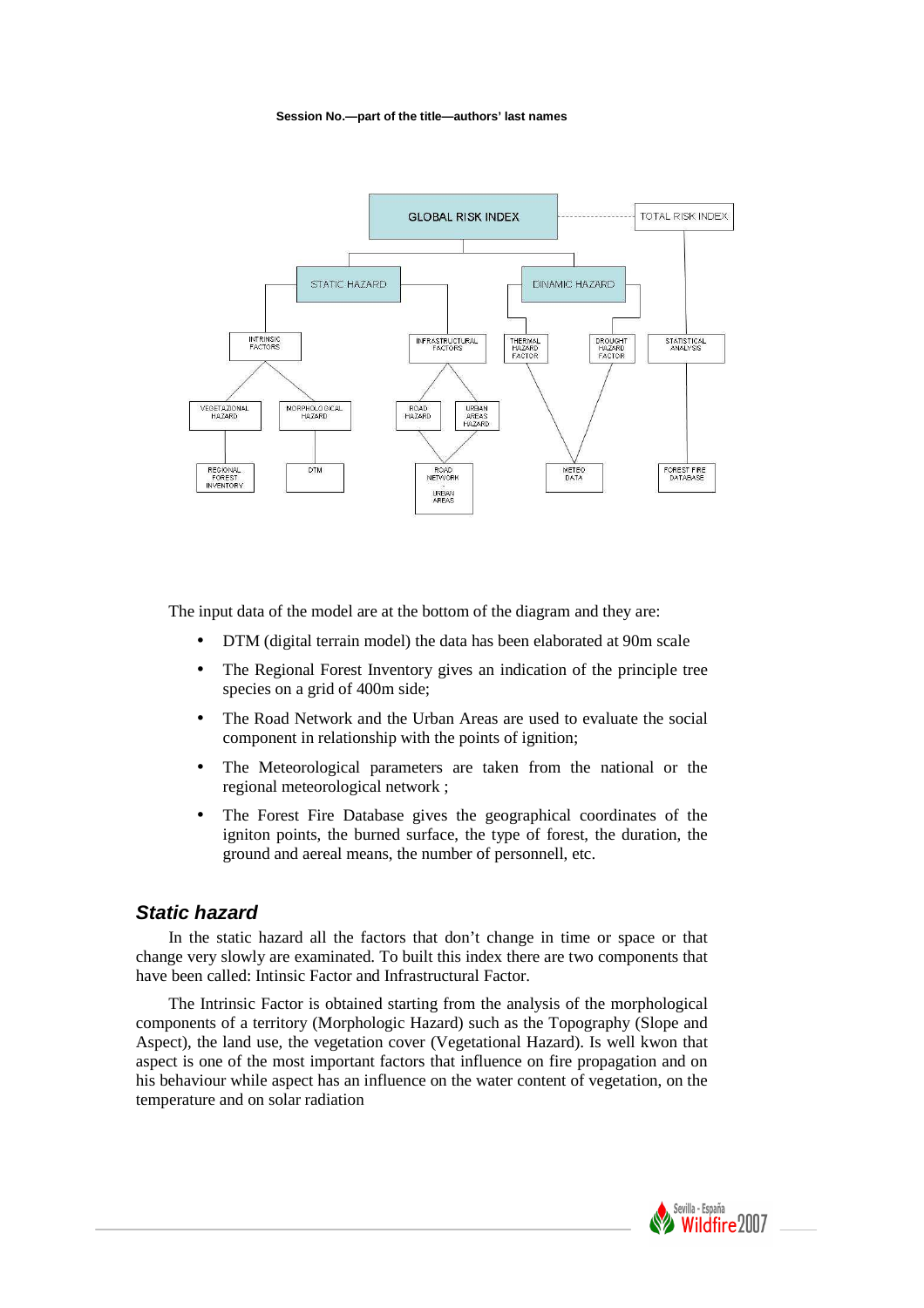On the basis of the some information collected in test areas, and after a validation with he use of the forest fire database, some qualitative classification classes of the risk for the calculation of the Morphological Hazard has been defined *(Table1)*

| MORPHOLOGICAL HAZARD LEVEL | <b>Slope Classes</b> | Aspect classes           |  |
|----------------------------|----------------------|--------------------------|--|
| VERY HIGH                  | $>45\%$              | $S-SW$                   |  |
| <b>HIGH</b>                | 25-45%               | W                        |  |
| <b>MODERATE</b>            | 15-25%               | <b>SE</b>                |  |
| <b>LOW</b>                 | $5 - 15%$            | E                        |  |
| <b>VERY LOW</b>            | <5%                  | Flat surface, N-NW, N-NE |  |

**Table 1—Morphological classes of risk.** 

Slope and Aspect have been weight in a different way adding a multiplicative factor. The definition of the weight has been done taking into account the historical analysis of the fires, at the end the opinion of the operative personnel of the Tuscany Fire Fighting organization has been asked to see if our results could be comparable with the "experience on the field".

The final value is the results of the following formula

#### **Morphological hazard** =  $(Slope * 0.6) + (Aspect * 0.4)$

The second element that is necessary for the Intrinsic factor determination is the types of vegetation analysis. To have a less complex model has been studied the physiological phases of vegetation in the different season (absence/presence of the leaves, quiescence/metabolic activity status, etc.). The short-term evolutions of the vegetation status will be considered by weighting and taking into account the meteorological factors in the elaboration of the dynamic hazard.

Different types of land cover are defined by re-classifying the Forestry Regional Inventory in according with CLC classes (Corine Land Cover - European Commission,1994). The main groups of vegetation types introduced in the model are: Anthropical areas, Agricultural areas, Forest areas, and Damp zones. Each class is divided in sub-classes to point out the different stands features.

To simulate the seasonal evolution of vegetation cover, a different set of hazard classes has been defined for each season and for each vegetation class.

To calculate the Intrinsic factor, the influence of morphology and vegetation haven't the same weight, this consideration is due to the experience of the operators of Regional fire fighting organization.

### **Intrinsic factors =**  $($ **vegetation hazard**  $*$  **0.6) +**  $($ **morphological hazard**  $*$  **0.4)**

The Infrastructural factor is obtained considering urban areas (Urban Areas Hazard) and road network (Road Hazard); in particular it involves road network density per square kilometre and the distance from the urban areas. These two components are relevant because in Tuscany, the majority of fires (more than 98%) take origin from human activities (incidents or criminal actions) and statistically the most number of ignition points are close to urban areas or along the roads (Tuscany Region,2004).

For the elaboration of the "road hazard" a demographic function of a GIS program, called Density, is used; so we have a different hazard level for each pixel of the road shape. After these different values are divided in five classes from: "very-

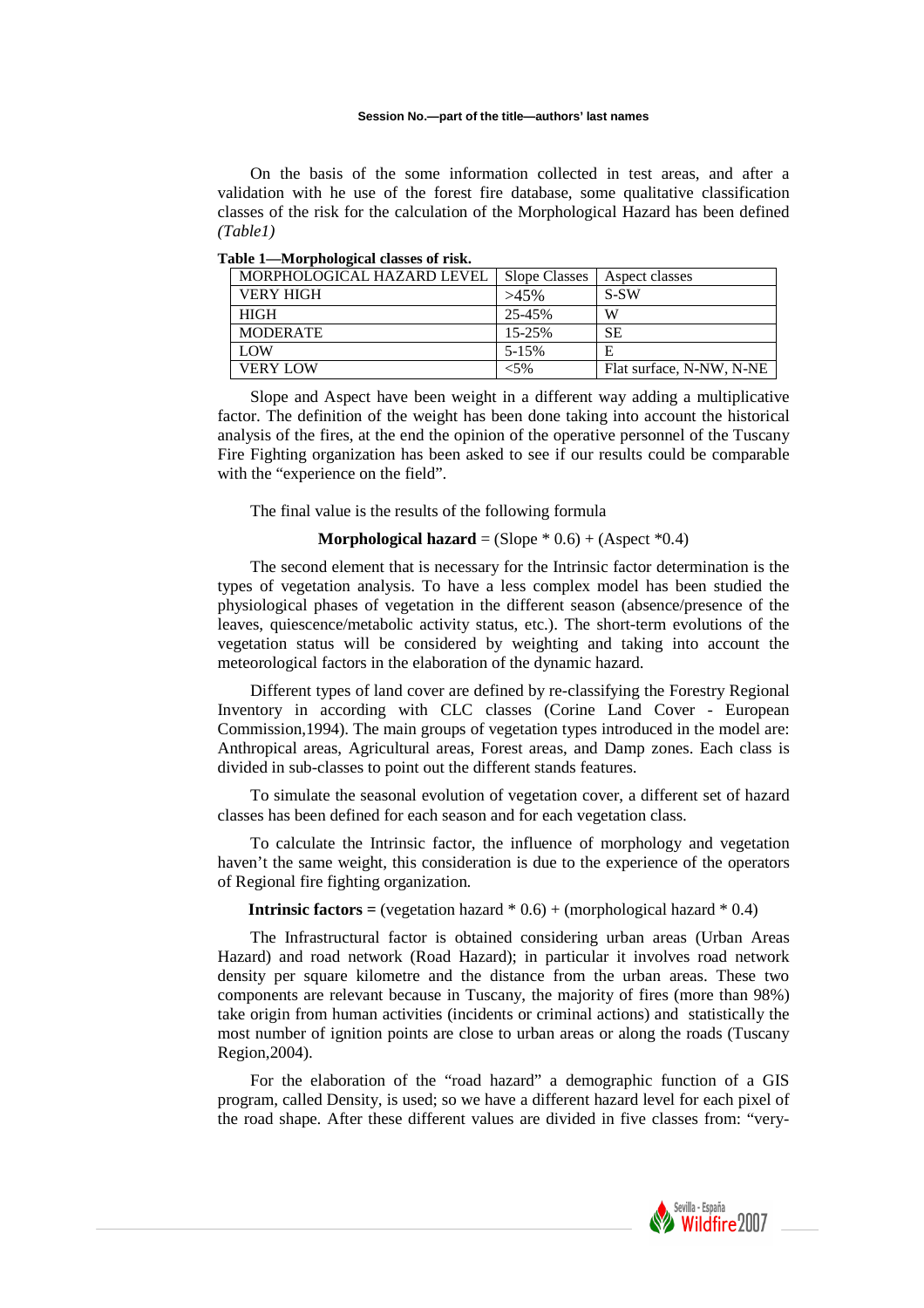high" to "very low" (Natural Breaks Jenkins -Jenks G.F. et al. 1971). The urban areas are defined and classified using the layer created by Tuscany Region. The hazard levels have been assigned on the basis of distance buffer from urban boundaries, using the same classification method applied to the road network.

**Infrastructural factors =**  $($ **road hazard**  $*$  **0.6) +**  $($ **urban hazard**  $*$  **0.4)** 

Even in that case a corrective value has been applied because the analysis of the ignition points shows an higher frequency of fire along the roads than the urban areas

Finally the Static Hazard is computed in raster format as a sum of the previous factors:

**Static Hazard** =  $(Intrinsic Factors * 0.6) + (Infrastructural Factors * 0.4)$ 

The multiplicative value is higher for intrinsic factor (0.6) because the morphological factors and the vegetation are strictly related to the fire risk ignition and its spread.

### **Dynamic hazard**

The dynamic hazard takes into account parameters that show short-term variations. The main factors are climatic and microclimatic conditions and vegetation status (especially water content). because they influenced the ignition and spread of a forest fire. The estimation of vegetation water content is difficult data to obtain but it is closely related to local meteorological conditions, so this element is valued by meteorological variables (Viegas 2000).

The meteorological parameters affecting the probability of ignition considered in the model are:

- **-** Temperature: high temperatures affect the evapotranspiration rate and increase the drying speed of the soil moisture.
- **-** Rainfall: the amount of rainfall affects the water balance of forest and agricultural ecosystems. The soil water content increase after a rainfall and decrease by evapotranspiration. Therefore, the vegetation, which represents the availability of fuel during the ignition, increases or decreases its humidity content in relation to the soil water content and atmospheric humidity.
- **-** The number of days without rain: this factor is introduced in the model to classify, in a speed way, the fall in water levels in the ecosystem. Drought is an extremely important indicator for danger of wildfire occurrence. Statistically very intense fires can occur also on the 2nd or 3rd days after precipitation, because fuels reach a level of dryness and require significant humidity elevation to return to the moisture extinction point.
- **-** Rainfall threshold: is the mm of precipitation during a period. In the model different seasonal thresholds are defined to represent the quantity of water to reach the moisture extinction point.
- **-** Global radiation: where direct measurement of solar radiation isn't available, an easy system to calculate the global radiation is to make an estimatation by using an internal function of GIS system (Solar analyst).

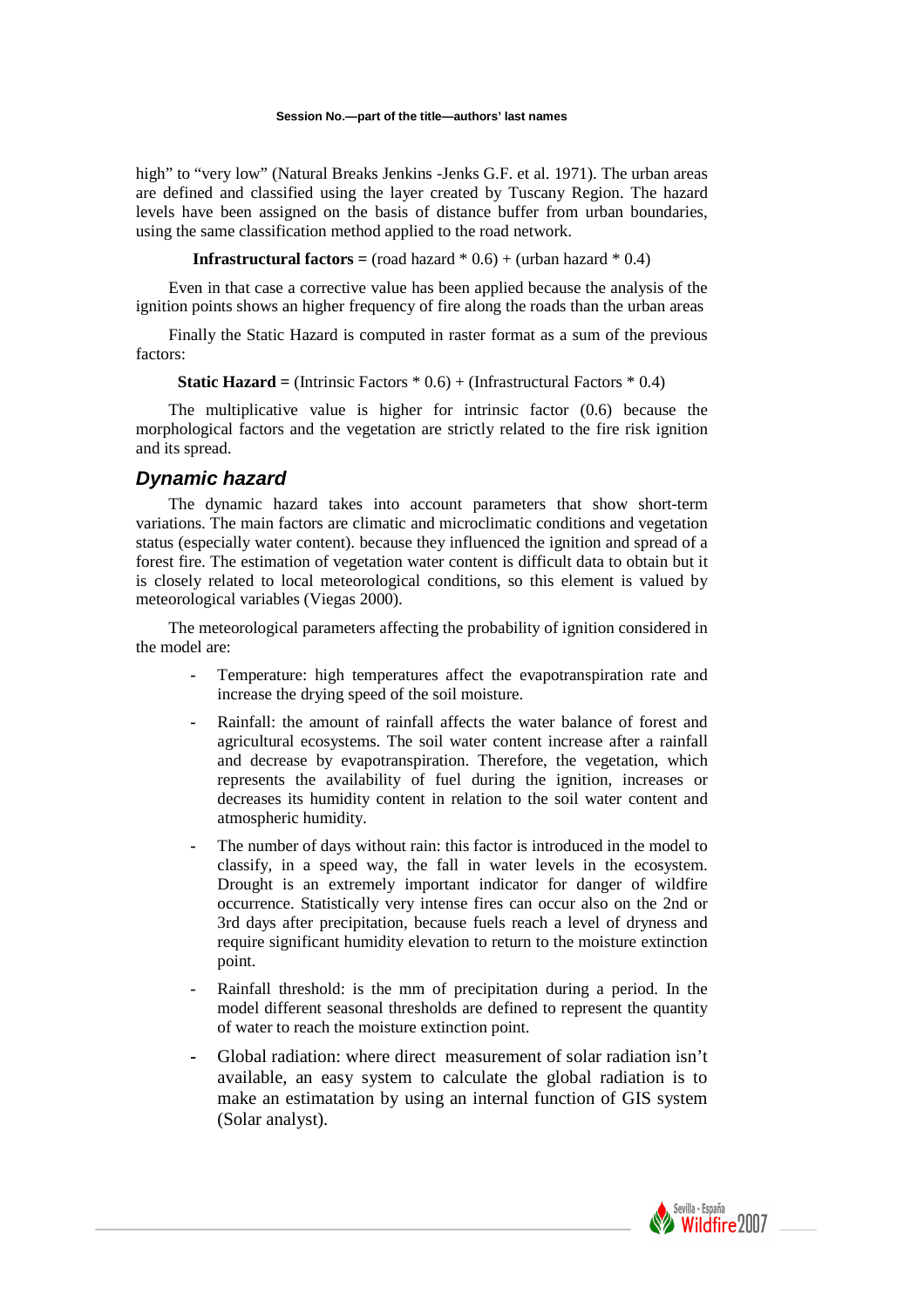Meteorological factors are combined by the model to elaborate two different meteorological-related hazards: Thermal Hazard Factor (THF), computed by means of the maximum air temperature analysis and Drought Hazard Factor (DHF), which takes into account the net rain and the number of days without rain.

To determine the THF, the distribution of the wildfires in relation to the maximum temperature values has been analysed. The thresholds to classify temperature hazard have also been defined.

This analysis is performed on the daily data and produce a seasonal index. Each daily temperature value is classified on the basis of the threshold value, according to the following rules :

| <sup>o</sup> C of T max         | Value                   |  |
|---------------------------------|-------------------------|--|
| $T$ max $\leq 1$                |                         |  |
| $Tmax \ge 1$ and $Tmax \le 15$  | range between 0.1 and 1 |  |
| $Tmax \ge 15$ and $Tmax \le 25$ | range between 1.1 and 2 |  |
| $Tmax > 25$ and $Tmax < 28$     | range between 2.1 and 3 |  |
| $T$ max $\geq$ 28               |                         |  |

The DHF is computed in two phases: rain net definition and rainy days definition.

The THF and DHF are at last interpolated with the following formula to define the Dynamic Hazard:

```
Dynamic Hazard = ((THF + DHF) / 2)
```
### **Global index and Statistic information**

The static and dynamic hazard are mathematically combined in the model to obtain the Global Risk Index (GRI).

**Global Risk Index** = ( Static Hazard  $*$  0.6) + (Dynamic Hazard  $*$  0.4)

The multiplicative factor is higher for static hazard (0.6) because its component (morphological and vegetation) provide a real image of the areas that are stable for a long period. On the other hand the component of dynamic hazard are the results of the elaboration from measured data including some possible errors. The GRI of a territory can be visualised as a raster format layer which can be superimposed on a topographic regional map

As a next step, the global index may be integrated with the statistic information elaborated from the AIB. The number of fires per year since 1984 to 2002 has been calculated for each Tuscany municipality. Then all this data has been normalized to redistribute all the values in five hazard classes, starting from the highest number of events.

Finally we obtain the TRI (Total Risk Index) in raster format which can be also superimposed on a topographic map.

The TRI can be visualised at two different levels: a raster layer that expres the riskfor each pixel for the whole territory of a Municipality.

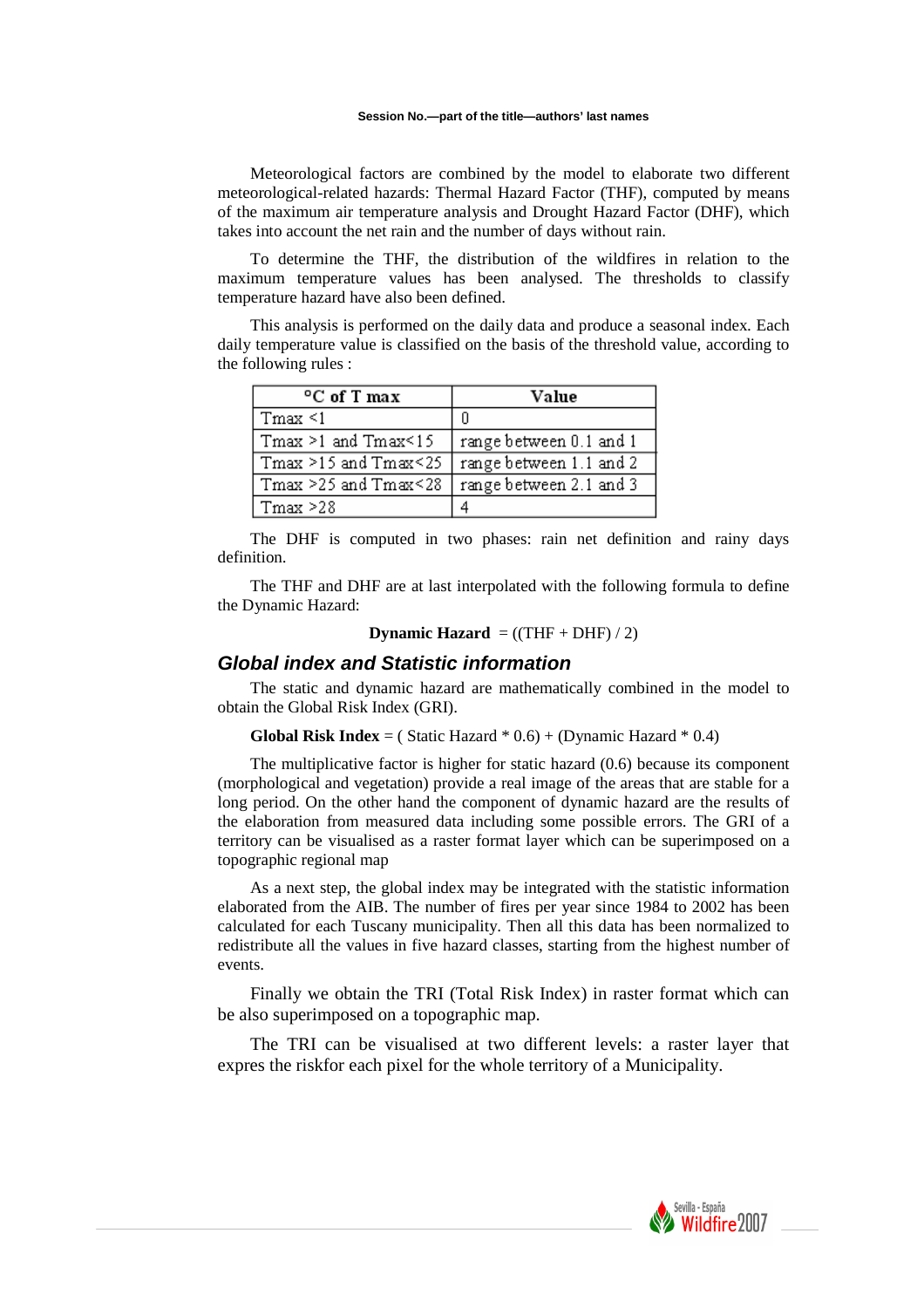# **The structure of the Operational Difficulty Index in Fire Fighting - ODIF**

The structure of the ODIF model has been developed taking into consideration the suppression methods and tactics used in Tuscany. On this basis, the main variables influencing firefighting efficiency and effectiveness have been determined.

The first variables concern the initial attack efficiency, determined by means of the distances needed to be covered to reach the different forest areas:

- **Vehicles access distance (VAD):** distance between the closest road to the potential burning area and the closest firefighting base.
- An higher level of difficulty will be applied in the model at the increase of the distance *(Table 2).*
- **Helicopter access distance (EAD):** distance between the closest helicopter base and the potential burning area. As before, to a greater distance corresponds an higher elapsed time to reach the area and starting the initial attack, so the level of difficulty applied in the model is higher *(Table 2).*

Other variables describe operational difficulties:

- **Firefighters Operational Difficulty (FOD)**: the effectiveness of firefighter crews depends both on the distance to reach the fire-line from the closest road and on the ground slope (Bovio, 1993). To an higher value of the distance and the ground slope corresponds a greater operational difficulty level applied in the model *(Table 2).* For the determination of the levels, travel times were analysed. We assumed that firefighters with tools can walk on flat terrain at 4 km/h and cover a difference in height of 400 m/h on steep terrain (Hippoliti, 1976, 2003). Watercourses between road and fire-line imply the highest FOD.
- **Vehicle supply distance (VSD)** = distance from the road, closest to the potential burning area, and the closest waterpoint. To determine the level of difficulty we assumed that the distance should not exceed 4 km, as confirmed by the Tuscany Regional Operational Firefighting Plan (Tuscany Region, 2004).
- **Helicopter supply distance (ESD)** = distance from a potential burning area and the closest waterpoint for helicopters. We assumed that the maximum distance should not exceed 6 km to have the minimum operational effectiveness, and 2 km to reach the maximum effectiveness as confirmed by Hunt (1986), and by the Tuscany Regional Operational Firefighting Plan (Tuscany Region, 2004).

The input data to run the model are a digital terrain model (10 m) and the infrastructures shapes. The shapes include all the surveyed data, i.e. the location of : public and forest road networks; water supply points (classified in: ground vehicles water sources and helitankers water sources); helitanker bases; and firefighter centers.

All the variables are mathematically combined in the model to obtain:

• *Ground Operational Difficulty Index (GODI***)** calculated as:

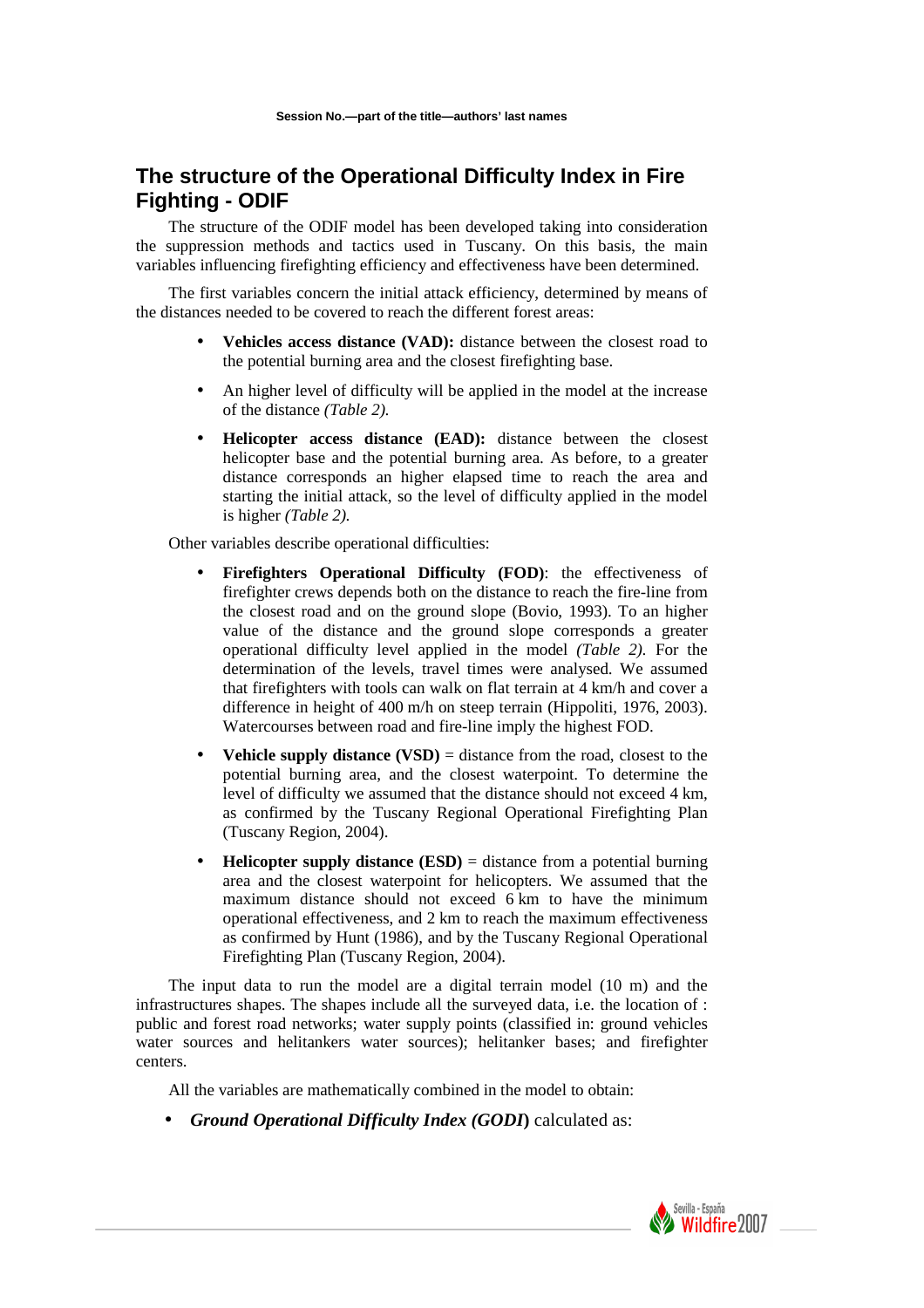**GODI** = (VAD  $*$  0.4) + (VSD  $*$  0.3) + (FOD  $*$  0.3)

**Helicopters Operational Difficulty Index (HODI)** calculated as:

**HODI** =  $(HAD * 0.4) + (HSD * 0.6)$ 

Finally GODI and HODI are combined to obtain the ODIF:

**ODIF** =  $(GODI * 0.7) + (HODI * 0.3)$ 

The multiplicative factors introduced to weight the variables are determined on the basis of the experience of Tuscany fire managers and of the results of forest fire and helitanker database analysis.

The output are maps in raster format where each pixel shows the value of ODIF.

**Table 2 - Classes and difficult level for each variable used to calculate the ODIF** 

| Variable                  | Class                | Difficult level  | Value                     |
|---------------------------|----------------------|------------------|---------------------------|
|                           | $>10.0$ km           | VERY HIGH        | 4                         |
| Vehicle                   | $>7.5 - 10.0$ km     | <b>HIGH</b>      | 3                         |
| Access<br>Distance        | $>5.0 - 7.5$ km      | <b>MODERATE</b>  | $\overline{2}$            |
| (VAD)                     | $>2.5 - 5.0$ km      | LOW              | ī                         |
|                           | ≤2.5 $km$            | VERYLOW          | 0                         |
|                           | >40 km               | VERY HIGH        | 4                         |
| Helicopter                | >30-40 km            | HIGH             | $\overline{\overline{3}}$ |
| Access<br>Distance        | >20-30 km            | MODERATE         | $\overline{2}$            |
| (HAD)                     | $>10-20$ km          | LOW              | $\overline{1}$            |
|                           | $\leq 10$ km         | VERYLOW          | 0                         |
|                           | $>10$ min            | VERY HIGH        | 4                         |
| Fire-Fighting             | $>7.5 - 10$ min      | HIGH             |                           |
| Operational<br>Difficulty | $>5-7.5 \text{ min}$ | <b>MODERATE</b>  | $\overline{2}$            |
| (FOD)                     | $>2.5 - 5 min$       | LOW              | $\overline{1}$            |
|                           | $\leq$ 2.5 min       | VERYLOW          | 0                         |
|                           | >4 km                | <b>VERY HIGH</b> | 4                         |
| Vehicle                   | $>3-4$ km            | HIGH             |                           |
| supply<br>distance        | $>2-3$ km            | MODERATE         | $\overline{2}$            |
|                           | $>1-2$ km            | LOW              | ī                         |
| (VSD)                     | $\leq 1$ km          | VERYLOW          | 0                         |
|                           | $>6.0$ km            | VERY HIGH        | 4                         |
| Helicopter                | >4.5-6.0 km          | HIGH             | 3                         |
| supply<br>distance        | $>3.0 - 4.5$ km      | MODERATE         | $\overline{2}$            |
| (HSD)                     | $>1.5 - 3.0$ km      | LOW              | $\overline{1}$            |
|                           | $\leq 1.5$ km        | VERYLOW          | 0                         |
| ODIF                      |                      | VERY HIGH        | 4                         |
|                           |                      | HIGH             |                           |
|                           |                      | MODERATE         | $\overline{2}$            |
|                           |                      | LOW              | $\overline{1}$            |
|                           |                      | VERYLOW          | 0                         |

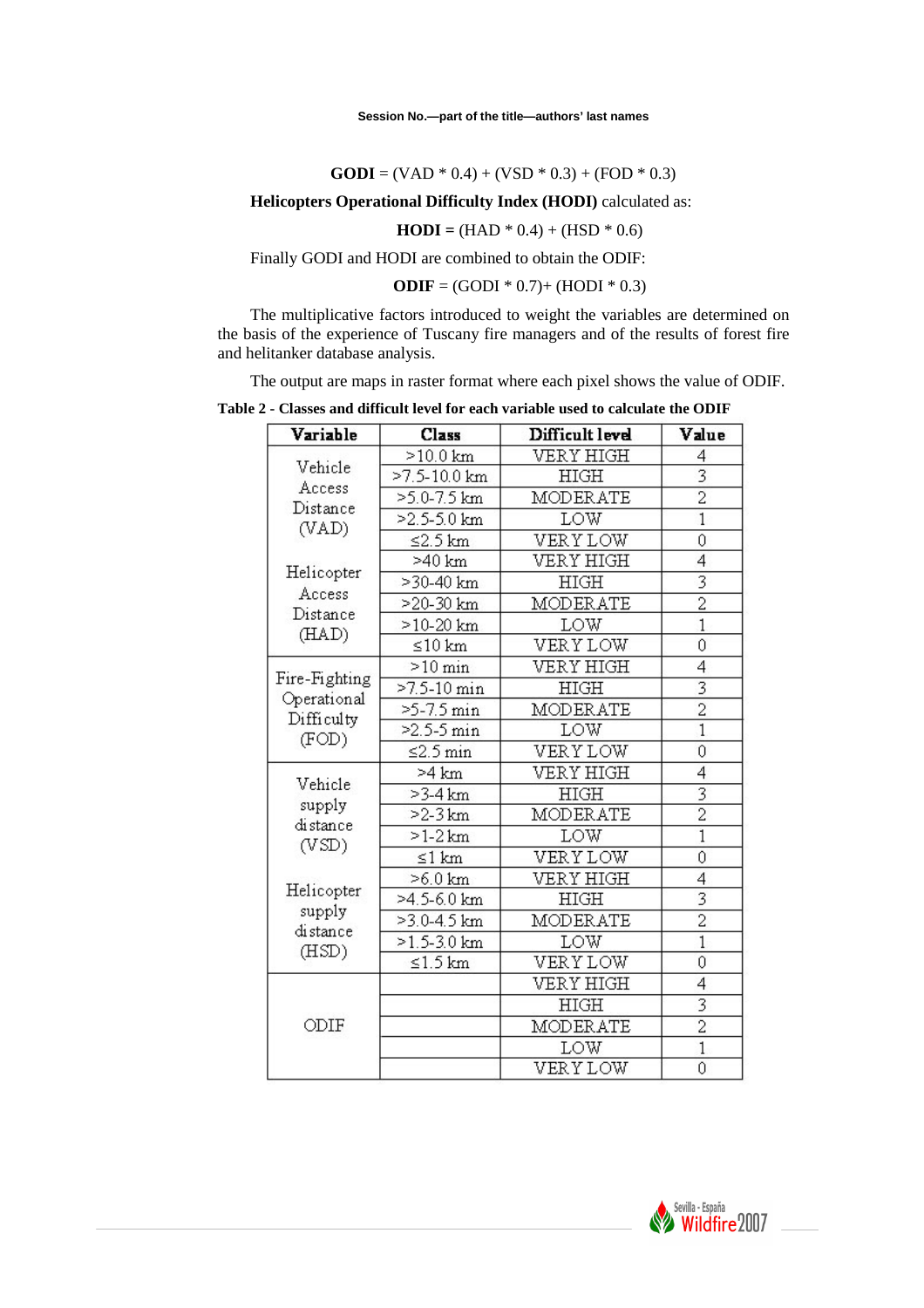# GRI and ODIF combination

GRI and ODIF have been implemented separately although they are strictly correlated, as they use the same layers of road network and similar concepts to classify the results. The global risk index and the operational difficulty index are two useful tools. When combined, their efficiency is higher, producing a power instrument for planning the forest fire emergency.

In this experimental phase, GRI and ODIF have been joined in the FRI Final Risk Index, by analysing all possible combinations (pixel by pixel) of the two variables *(Table 3*) and result in the following classes.

- **-** Class 0: Very low final risk. No fire planning or prevention activity is needed.
- **-** Class 1: Low final risk. The standard operational procedures and prevention activities are needed.
- **-** Class 2: Moderate final risk. Some specific procedures and prevention activities may be organized, like patrolling activity during the most dangerous times of the day.
- **-** Class 3: High final risk. If a few areas are in this class, only some specific prevention procedures and infrastructure maintenance may be applied. If large areas are in this class, a medium-long term infrastructure planning has to be applied (forest road planning and maintenance, waterpoint construction, helitanker bases or firefighter centres reallocation analysis).
- **-** Class 4: Very high final risk. If a few areas are in this class, only some specific prevention procedures and infrastructure maintenance may be applied. If large areas are in this class, both specific prevention procedures and short term infrastructure planning have to be applied

|                     | <b>ODIF</b> value |  |  |  |
|---------------------|-------------------|--|--|--|
|                     |                   |  |  |  |
|                     |                   |  |  |  |
|                     |                   |  |  |  |
| <b>GRI</b><br>value |                   |  |  |  |
|                     |                   |  |  |  |
|                     |                   |  |  |  |

### **Table 3 Combinatrion matrix of GRI and ODIF**

For each GRI and ODIF combination with the same value, some planning or prevention activity may be suggested on the basis of the Regional experience and organization, and of the Regional Operational Fire fighting Plan of Tuscany Region 2004-2006:

## **Conclusions**

At the Regional level, the results obtained with the Global Risk Index in summer and winter reflect the level of warning recorded by the Regional fire fighting organization. In fact, most of the Region has a "very high" or "high" global risk in summer *(Table 4)*. For the summer season, this risk distribution is strictly related to the meteorological conditions, e.g. high temperature and low precipitation. Even in Winter, with low temperature and good rainfall, the percentage of areas classified